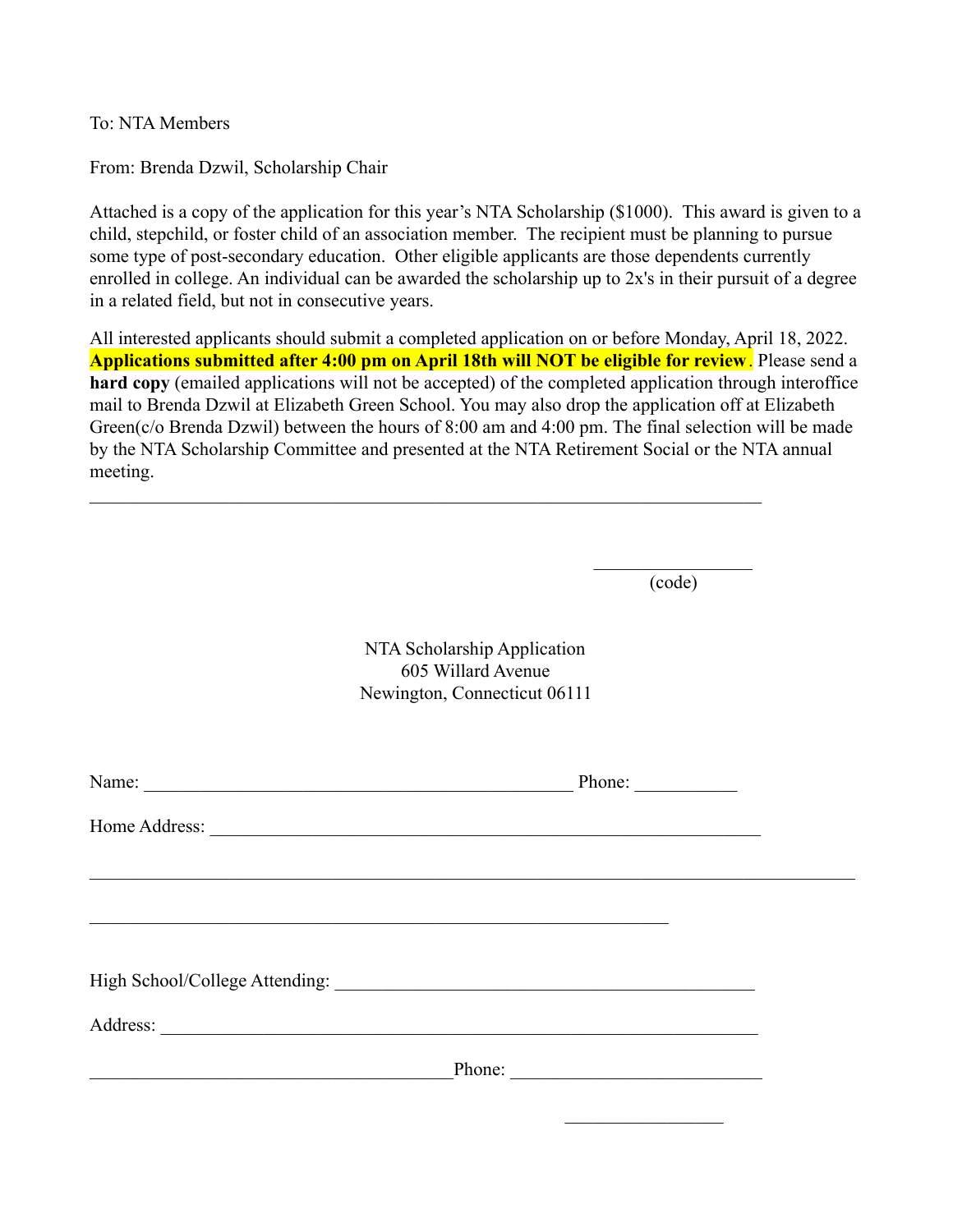(Code)

## NTA Scholarship Application

|                                                                                                                                            |  |                                                                                                                                                                                                                                                                                                                                                     | Grade Point Average (4.0 Scale) _______________ (0-100 Scale) __________ |                                                                                                                      |  |  |
|--------------------------------------------------------------------------------------------------------------------------------------------|--|-----------------------------------------------------------------------------------------------------------------------------------------------------------------------------------------------------------------------------------------------------------------------------------------------------------------------------------------------------|--------------------------------------------------------------------------|----------------------------------------------------------------------------------------------------------------------|--|--|
|                                                                                                                                            |  |                                                                                                                                                                                                                                                                                                                                                     |                                                                          |                                                                                                                      |  |  |
| <b>College Board Test Scores:</b>                                                                                                          |  |                                                                                                                                                                                                                                                                                                                                                     |                                                                          |                                                                                                                      |  |  |
| PSAAT/NMSQT:                                                                                                                               |  |                                                                                                                                                                                                                                                                                                                                                     |                                                                          |                                                                                                                      |  |  |
| SAT:                                                                                                                                       |  | $\begin{picture}(150,10) \put(0,0){\line(1,0){10}} \put(15,0){\line(1,0){10}} \put(15,0){\line(1,0){10}} \put(15,0){\line(1,0){10}} \put(15,0){\line(1,0){10}} \put(15,0){\line(1,0){10}} \put(15,0){\line(1,0){10}} \put(15,0){\line(1,0){10}} \put(15,0){\line(1,0){10}} \put(15,0){\line(1,0){10}} \put(15,0){\line(1,0){10}} \put(15,0){\line($ |                                                                          |                                                                                                                      |  |  |
|                                                                                                                                            |  |                                                                                                                                                                                                                                                                                                                                                     |                                                                          |                                                                                                                      |  |  |
| Other:                                                                                                                                     |  |                                                                                                                                                                                                                                                                                                                                                     |                                                                          |                                                                                                                      |  |  |
| Parents:                                                                                                                                   |  | Married Single Divorced                                                                                                                                                                                                                                                                                                                             |                                                                          |                                                                                                                      |  |  |
| Number of Siblings Number attending college                                                                                                |  |                                                                                                                                                                                                                                                                                                                                                     |                                                                          |                                                                                                                      |  |  |
| Combined Gross Family Income (Check One):                                                                                                  |  |                                                                                                                                                                                                                                                                                                                                                     |                                                                          |                                                                                                                      |  |  |
|                                                                                                                                            |  | $$50-75 K$                                                                                                                                                                                                                                                                                                                                          |                                                                          |                                                                                                                      |  |  |
| $$75 K - 100 K$                                                                                                                            |  |                                                                                                                                                                                                                                                                                                                                                     |                                                                          |                                                                                                                      |  |  |
| Over $$125 K$                                                                                                                              |  |                                                                                                                                                                                                                                                                                                                                                     |                                                                          |                                                                                                                      |  |  |
|                                                                                                                                            |  |                                                                                                                                                                                                                                                                                                                                                     |                                                                          |                                                                                                                      |  |  |
| Source<br>Social Security                                                                                                                  |  |                                                                                                                                                                                                                                                                                                                                                     |                                                                          | Amount<br>the control of the control of the control of the control of                                                |  |  |
| Veteran's Benefits                                                                                                                         |  |                                                                                                                                                                                                                                                                                                                                                     |                                                                          | the control of the control of the control of the control of                                                          |  |  |
| Local Scholarships                                                                                                                         |  |                                                                                                                                                                                                                                                                                                                                                     |                                                                          | <u> 1960 - Johann John Stein, mars eta bainar eta bainar eta baina eta baina eta baina eta baina eta baina eta b</u> |  |  |
| <b>State of Connecticut</b>                                                                                                                |  |                                                                                                                                                                                                                                                                                                                                                     |                                                                          | the control of the control of the control of the control of the control of                                           |  |  |
| Other                                                                                                                                      |  |                                                                                                                                                                                                                                                                                                                                                     |                                                                          | the control of the control of the control of the control of                                                          |  |  |
| Do you expect to earn money while at college? If so, how? If not, please explain.                                                          |  |                                                                                                                                                                                                                                                                                                                                                     |                                                                          |                                                                                                                      |  |  |
|                                                                                                                                            |  |                                                                                                                                                                                                                                                                                                                                                     |                                                                          |                                                                                                                      |  |  |
|                                                                                                                                            |  |                                                                                                                                                                                                                                                                                                                                                     |                                                                          |                                                                                                                      |  |  |
|                                                                                                                                            |  |                                                                                                                                                                                                                                                                                                                                                     |                                                                          |                                                                                                                      |  |  |
| Have you earned any money through your own efforts during the past four years?<br>If so, have you saved any money? If not, please explain. |  |                                                                                                                                                                                                                                                                                                                                                     |                                                                          |                                                                                                                      |  |  |
|                                                                                                                                            |  |                                                                                                                                                                                                                                                                                                                                                     |                                                                          |                                                                                                                      |  |  |

 $\mathcal{L}_\text{max}$  , and the contribution of the contribution of the contribution of the contribution of the contribution of the contribution of the contribution of the contribution of the contribution of the contribution of t  $\mathcal{L}_\text{max}$  , and the contribution of the contribution of the contribution of the contribution of the contribution of the contribution of the contribution of the contribution of the contribution of the contribution of t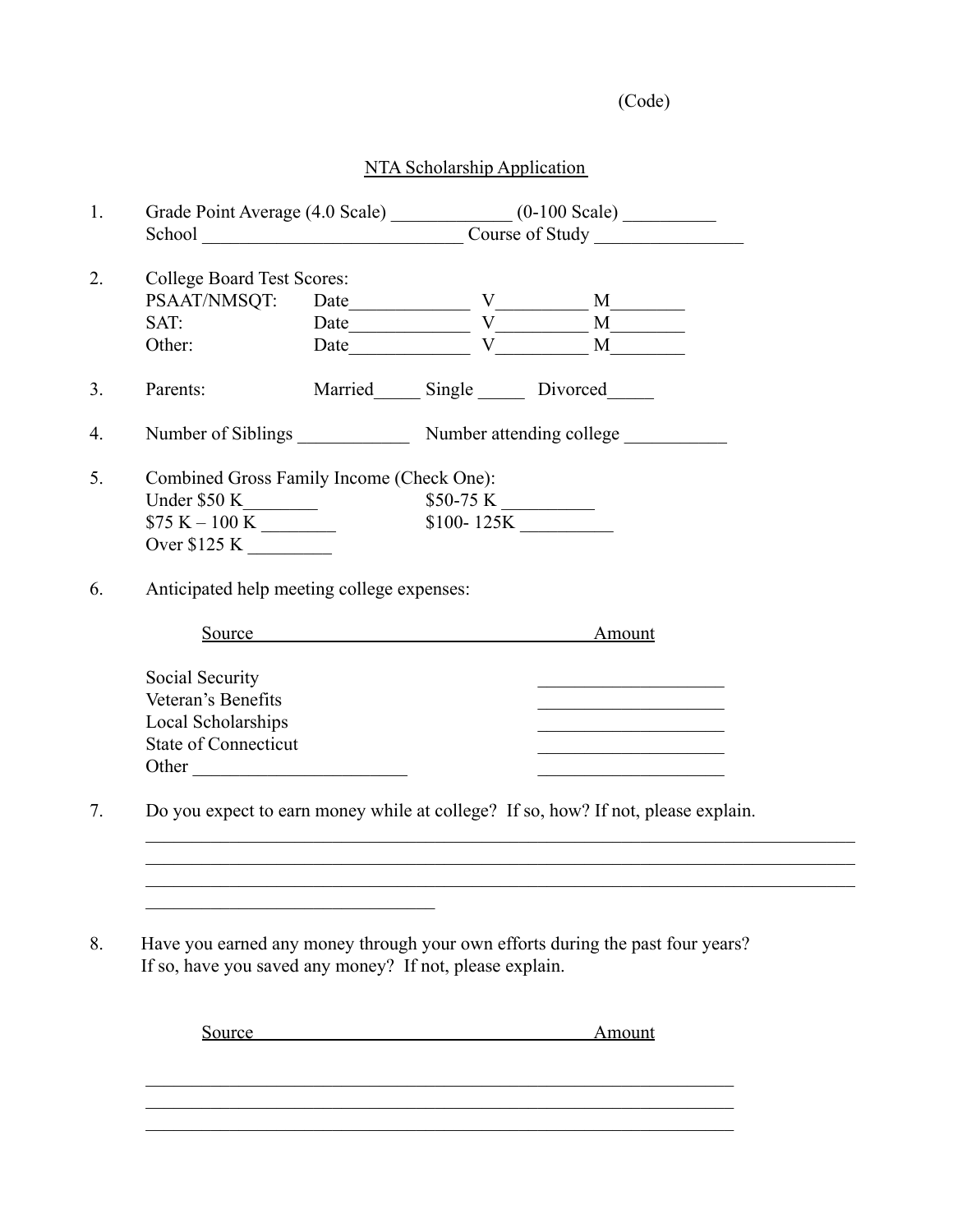9. Colleges you have applied to: (list in order of preference)

| College | Course of Study | Accepted $(Y/N)$ |
|---------|-----------------|------------------|
|         |                 |                  |
|         |                 |                  |

Indicate as accurately as possible your anticipated costs for the college you plan to attend, if 10. accepted.

| Tuition and Fees \$   | Transportation \$   |
|-----------------------|---------------------|
| Books and Supplies \$ | Personal \$         |
| Room and Board \$     | Other (specify) $\$ |

Total Costs for the year: \$

<u> 1989 - Johann Stoff, amerikansk politiker (d. 1989)</u>

List extra-curricular activities and offices held in school (high school/college).  $11.$ 

List extra-curricular activities and offices held in the community. 12.

<u> 1980 - John Stein, Amerikaansk politiker (</u>

13. List awards and recognitions received.

<u> 1989 - Johann Barbara, martxa amerikan personal (h. 1989).</u>

Has your family had any unexpected financial responsibilities in the past five years? Explain 14. fully.